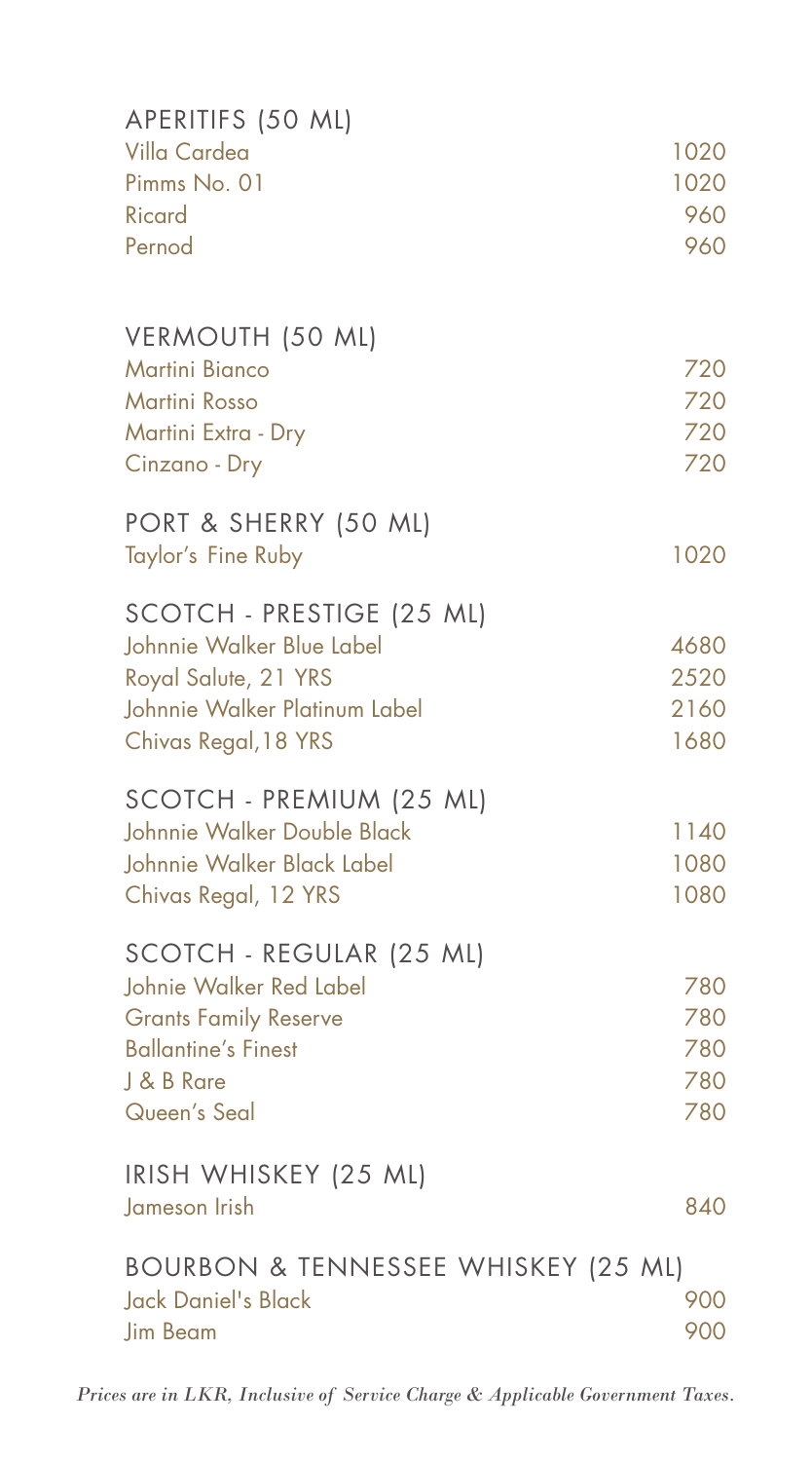| CANADIAN WHISKEY (25 ML)<br><b>Canadian Club</b>                                                                                                                                    | 780                                          |
|-------------------------------------------------------------------------------------------------------------------------------------------------------------------------------------|----------------------------------------------|
| SINGLE MALT (25 ML)<br>The Glenlivet, 21YRS<br>Talisker, 18 YRS<br>Glenmorangie Original<br>Talisker, 10 YRS<br>Glenfiddich Single Malt, 12 YRS<br>Old Pulteney Single Malt, 12 YRS | 3120<br>2640<br>2640<br>1440<br>1140<br>1140 |
| Speyburn Single Malt, 10 YRS                                                                                                                                                        | 1020                                         |
| COGNAC - PRESTIGE (25ML)<br><b>Remy Martin XO</b><br>Hennassy XO                                                                                                                    | 5400<br>4320                                 |
| COGNAC - PREMIUM (25ML)<br><b>Remy Martin VSOP</b><br><b>Martel VSOP</b>                                                                                                            | 2640<br>1140                                 |
| BRANDY (25ML)<br>St.Remy<br>Napolian 1875                                                                                                                                           | 780<br>600                                   |
| GRAPPA (25ML)<br><b>Grappa Classica</b>                                                                                                                                             | 720                                          |
| VODKA - PREMIUM (25 ML)<br>Ciroc<br><b>Belvedere Pure</b><br><b>Gray Goose Original</b>                                                                                             | 1140<br>1140<br>1140                         |
| VODKA - REGULAR (25 ML)<br>Danzka<br>Absolut Vodka (Original)<br>Absolut Vodka (Raspberry/ Mandarin)<br>Ketel One Vodka<br>Stolichnaya<br><b>Smirnoff Red</b>                       | 840<br>840<br>840<br>780<br>720<br>720       |
| <b>Russian Standard Original</b>                                                                                                                                                    | 720                                          |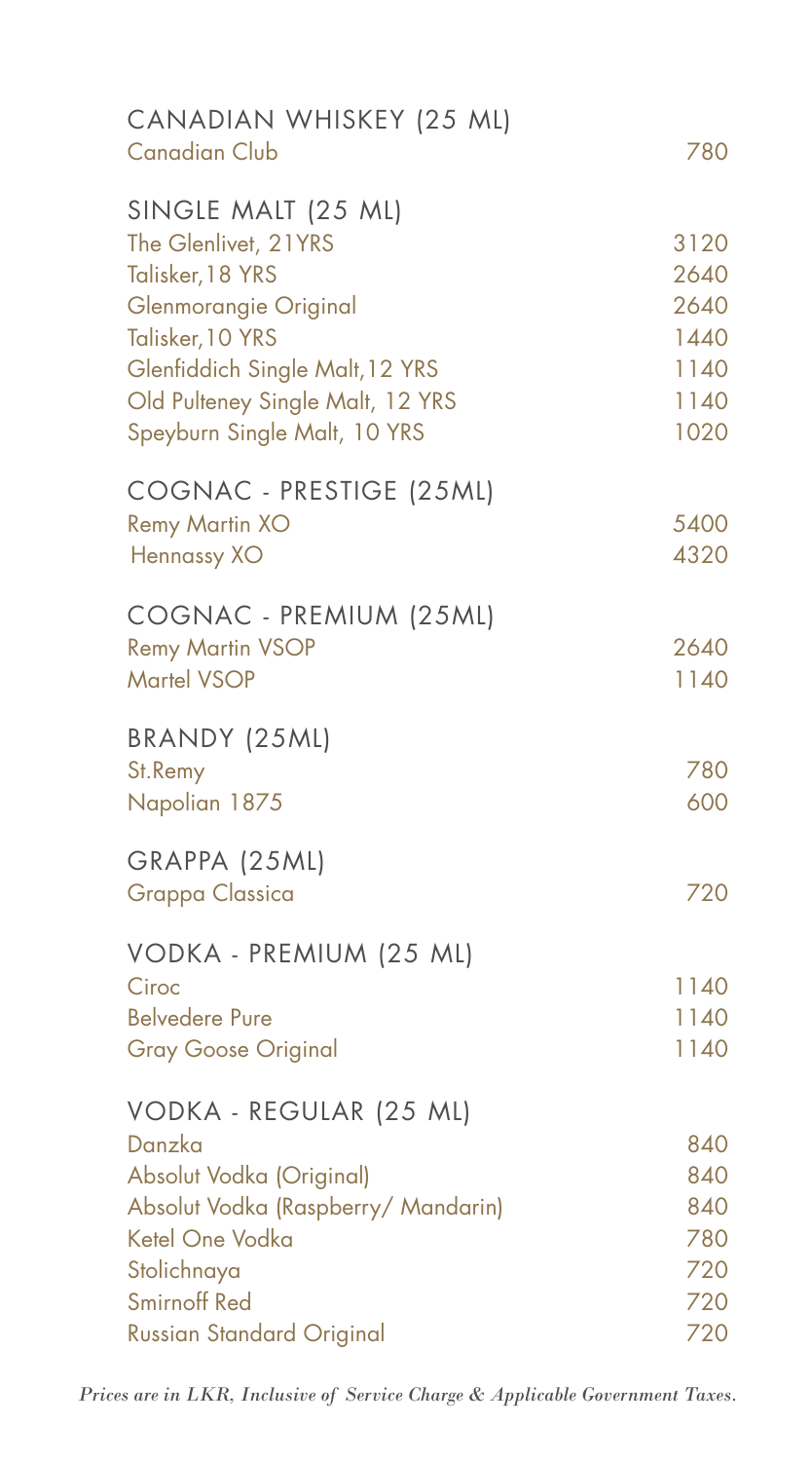| GIN (25 ML)                 |      |
|-----------------------------|------|
| <b>Hendricks</b>            | 1140 |
| Tanqueray No. 10            | 900  |
| <b>Bombay Sapphire</b>      | 780  |
| Gordons                     | 720  |
| <b>Beefeater</b>            | 720  |
| <b>RUM (25 ML)</b>          |      |
| Cachaca                     | 780  |
| Malibu                      | 780  |
| <b>Bacardi Superior</b>     | 720  |
| <b>Bacardi Gold</b>         | 720  |
| <b>Havana Club</b>          | 720  |
| Captain Morgan Jam Rum      | 720  |
| TEQUILA (25 ML)             |      |
| Don Julio Blanco            | 1080 |
| Patron XO Café              | 1080 |
| Agavita Blanco              | 780  |
| Pepe Lopez Gold             | 780  |
| <b>BEER IMPORTERED</b>      |      |
| Corona, 355ML               | 1140 |
| Budweiser, 330ML            | 1440 |
| <b>BEER SRI LANKAN</b>      |      |
| Lion Stout, 625 ML          | 1020 |
| Heineken, 330 ML            | 1020 |
| Guinness Extra Stout, 325ML | 960  |
| Carlsberg, 625 ML           | 940  |
| Lion Lager, 625ML           | 900  |
| <b>CIDER</b>                |      |
| Savanna Dry, 330 ML         | 1320 |
| Somersby, 330ML             | 1080 |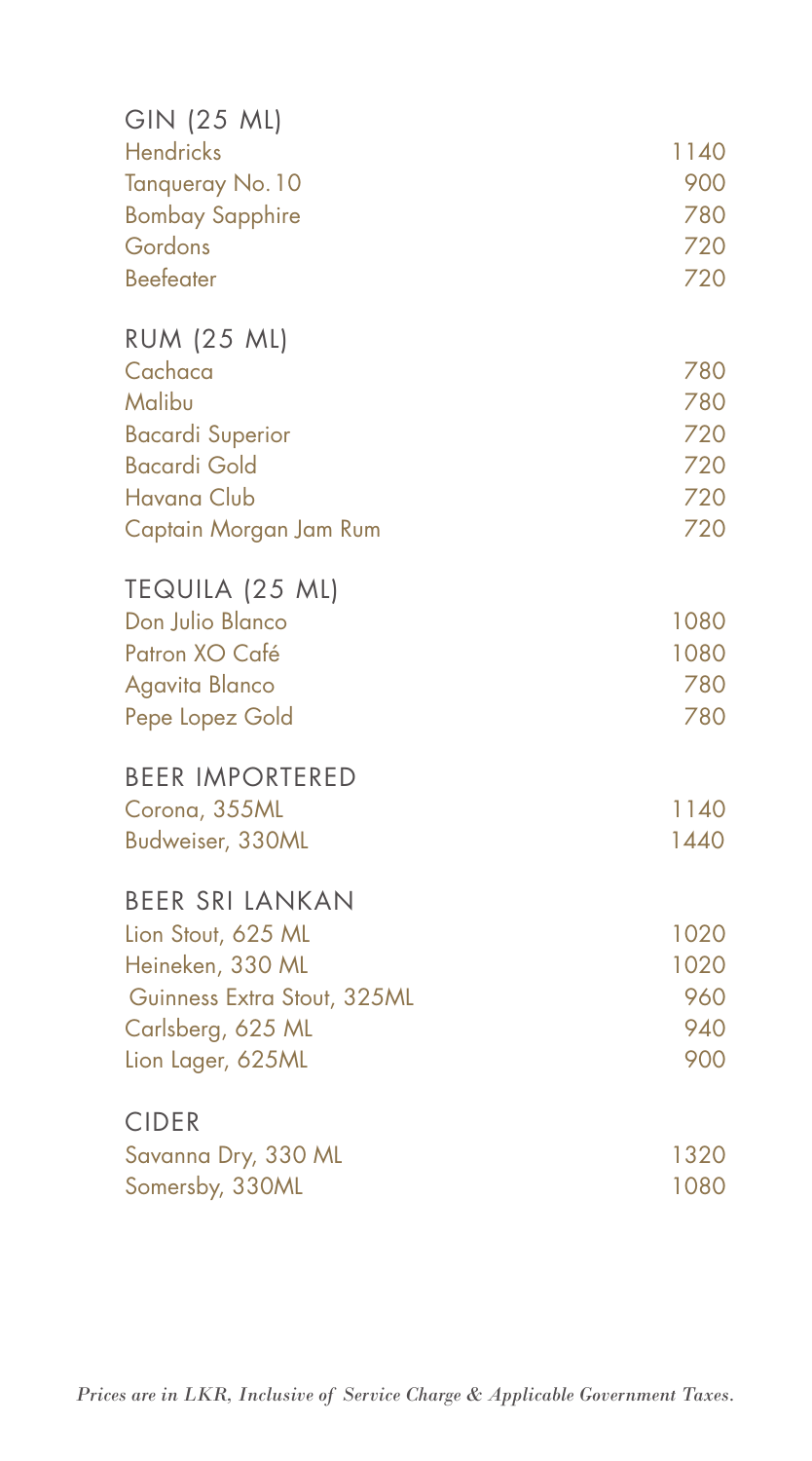| LIQUEUR (25 ML)            |      |
|----------------------------|------|
| Cointreau                  | 960  |
| Galliano                   | 900  |
| Jagermeister               | 900  |
| <b>Tia Maria</b>           | 900  |
| <b>Baileys Irish Cream</b> | 780  |
| Kahlua                     | 780  |
| Southern Comfort           | 780  |
| <b>Amarula Cream</b>       | 780  |
| <b>Triple Sec</b>          | 780  |
| <b>Blue Curacao</b>        | 780  |
| <b>Orange Curacao</b>      | 780  |
| Crème De Cacao Brown       | 780  |
| Crème De Banana            | 780  |
| Crème De Menthe Green      | 780  |
| <b>Crème De Cassis</b>     | 780  |
| <b>Cherry Brandy</b>       | 780  |
| Amaretto                   | 780  |
| Sambuca Original           | 720  |
| Midori - Melon Liqueur     | 720  |
| ARRACK (50 ML)             |      |
| <b>Ceylon Arrack</b>       | 1800 |
| Old Arrack                 | 660  |
| <b>Double Distilled</b>    | 660  |
| Narikela                   | 660  |
| V S O A Premium            | 660  |
| DOMESTIC SPIRITS (50 ML)   |      |
| <b>Brandy - Galerie</b>    | 720  |
| Gin - Flinton London Dry   | 720  |
| Rum - Balmora White / Dark | 720  |
| Whiskey - Tillsider        | 720  |
| Vodka - Petroff            | 720  |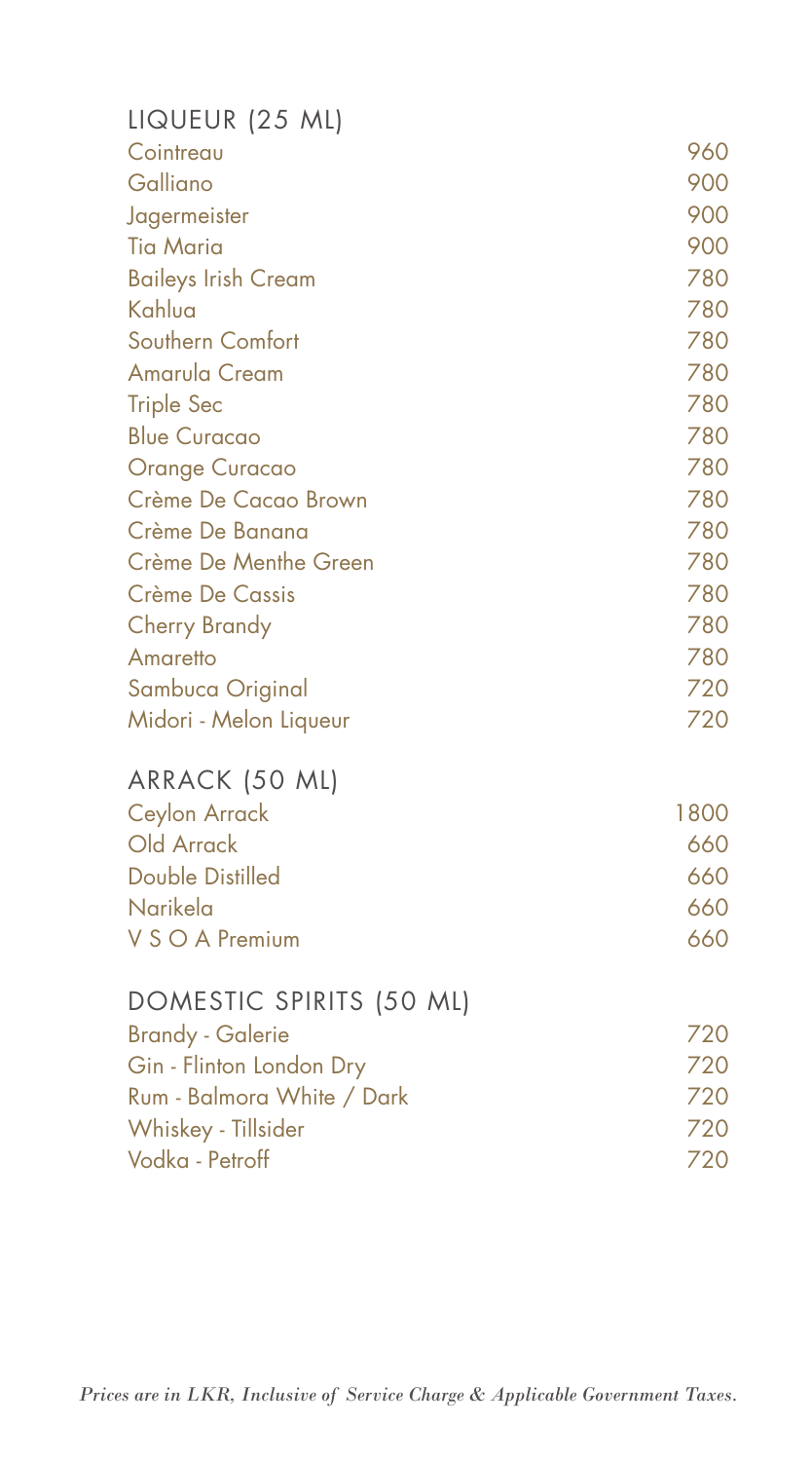| THE CLASSICS<br>Mojito<br>Rum/ Fresh Lime/ Fresh Mint/ Sugar/ Soda                                        | 1500 |
|-----------------------------------------------------------------------------------------------------------|------|
| Caipirinha<br>Cachaca/ Fresh Lime/ Brown Sugar                                                            | 1500 |
| <b>Salty Dog</b><br>Vodka/ Grapefruit Juice/ Fresh Lime                                                   | 1500 |
| Daiquiri/ Froze Daiquiri<br>Rum / Lime Juice/ Sugar                                                       | 1500 |
| Mint Julep<br>Whiskey/ Fresh Mint/ Sugar                                                                  | 1740 |
| Pimms No.1 Cup<br>Pimms No.1/ Cucumber/ Apple/ Lemon/ Orange/ Strawberry/<br>Mint<br>Top up with Lemonade | 1740 |
| Mai Tai<br>Rum/ Orange Curacao/ Fresh Pineapple/<br>Fresh Orange/ Grenadine                               | 1740 |
| <b>Tequila Sunrise</b><br>Tequila/ Fresh Orange Juice/ Grenadine Syrup                                    | 1740 |
| Piña Colada<br>Rum/ Malibu / Fresh Pineapple/ Coconut Cream                                               | 1740 |
| Dry Martini<br>Gin/Dry Vermouth / Lime                                                                    | 1740 |
| Kamikaze<br>Vodka/ Triple Sec/ Fresh Lime Juice                                                           | 1740 |
| Negroni<br>Gin/ Campari/ Sweet Vermouth                                                                   | 1740 |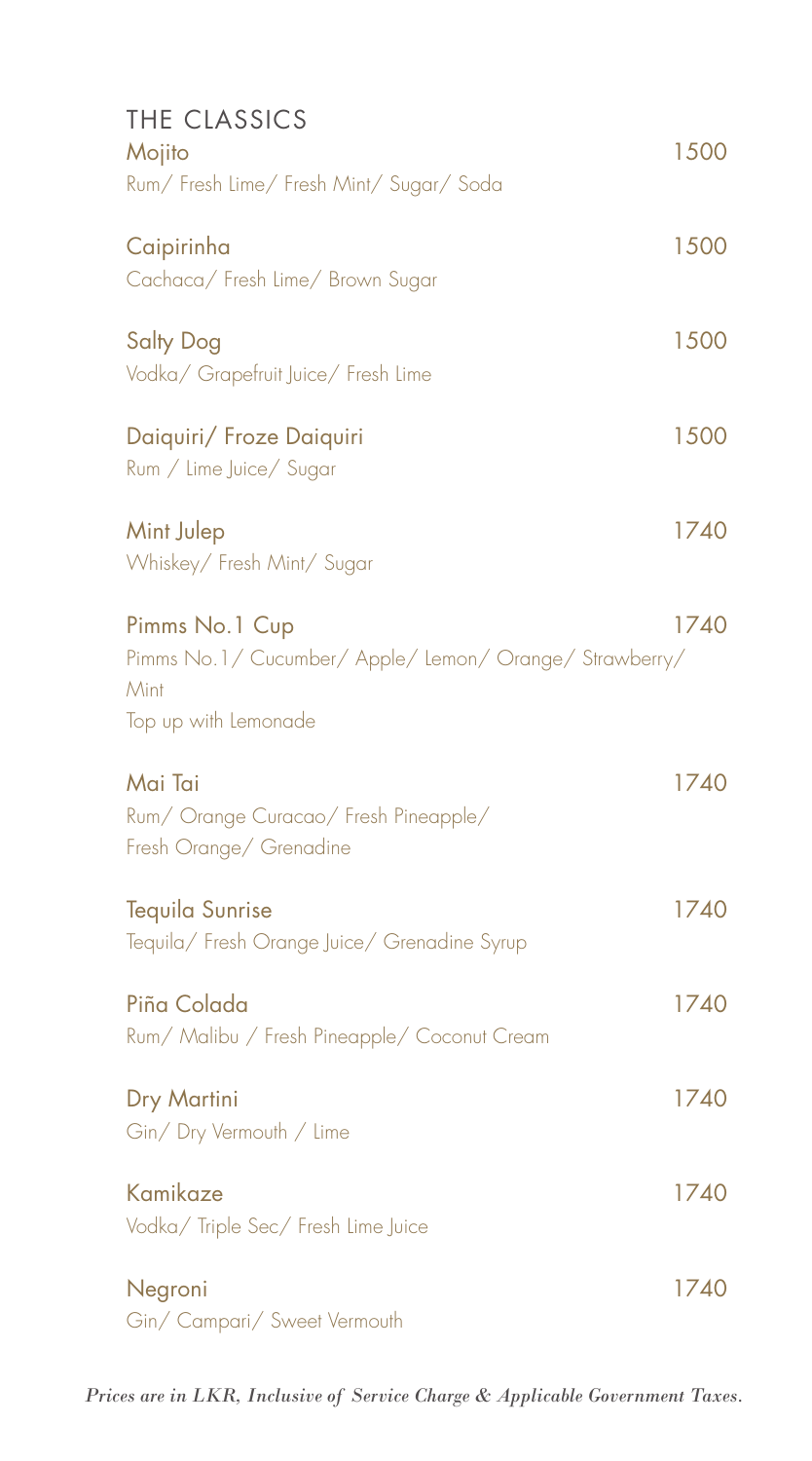| Sex on the Beach<br>Vodka/ Peach Schnapps/ Fresh Orange Juice/Cranberry Juice                                     | 1860 |
|-------------------------------------------------------------------------------------------------------------------|------|
| Cosmopolitan<br>Vodka/ Cointreau/ Fresh Lime Juice/ Cranberry Juice                                               | 1860 |
| Singapore Sling<br>Gin/ Cherry Brandy/ Benedictine/ Pineapple Juice/Fresh Lime/<br>Grenadine/Soda                 | 2100 |
| Margarita - Your Choice of flavour<br>(Original/ Mango/ Raspberry/ Strawberry)<br>Tequila/ Triple Sec/ Fresh Lime | 1740 |
| <b>Bull Frog</b><br>Vodka/ Rum/ Gin/ Tequila/Triple Sec/<br>Blue Curacao/ Top with Red Bull                       | 2700 |
| Long Island Iced Tea<br>Vodka/ Rum/ Gin/ Tequila/ Triple Sec/ Top with Cola                                       | 2100 |
| <b>FLUTES</b><br><b>Bellini</b><br>Sparkling Wine/ Peach Puree                                                    | 1740 |
| <b>Kir Royale</b><br>Sparkling Wine/ Crème de Cassis/ Lemon Twist                                                 | 1740 |
| French <sub>75</sub><br>Sparkling Wine/ Gin/ Lemonade                                                             | 1740 |
| Mimosa<br>Sparkling Wine/ Fresh Orange Juice                                                                      | 1740 |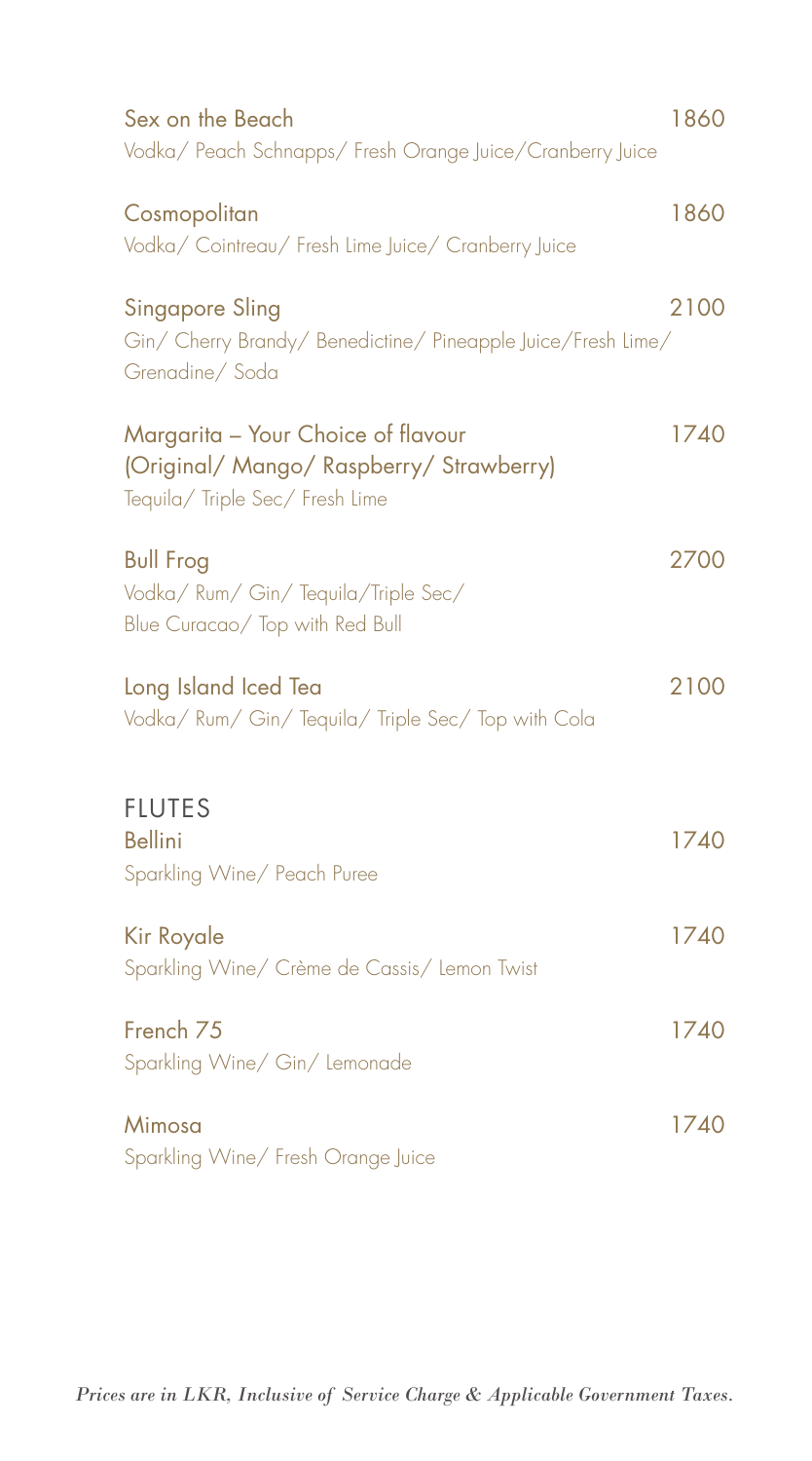| HERITANCE NEGOMBO SPECIALTY<br><b>Jaggery Coco</b><br>Coconut liqueur/ Rum/ Pineapple/ Lime/Juggery Syrup | 1860 |
|-----------------------------------------------------------------------------------------------------------|------|
| Negombo Night<br>Vodka/ Crème De Cassis/ Elder Flower Cordial/ Lime                                       | 1860 |
| <b>Heritance Breeze</b><br>Rum/Vodka/Pineapple Juice/Cranberry Juice/Passion Syrup/Soda                   | 1860 |
| <b>SCHOOTERS</b><br><b>B</b> 52<br>Kahlua/ Baileys Irish Cream/ Grand Mainer                              | 1860 |
| Jagerbomb<br>Jagermeister/ Red Bull                                                                       | 1860 |
| <b>BMW</b><br>Baileys Irish Cream/ Malibu/ Whiskey                                                        | 1620 |
| <b>Slippery Nipple</b><br>Sambuca/ Baileys Irish Cream                                                    | 1620 |
|                                                                                                           |      |
| SRI LANKAN SPECIALTY<br>Negombo Sunset<br>Local Gin/Villa Cardea/Lime/Sugar/Top up with Lemonade          | 1740 |
| Sri Lankan Delight<br>Arrack/ Passion Fruit Cordial/ Lime/ Top up with Soda                               | 1200 |
| <b>Heritance Cooler</b><br>Narikela Coconut Rum/ Local Red Rum/ Lime Juice/ Soda                          | 1200 |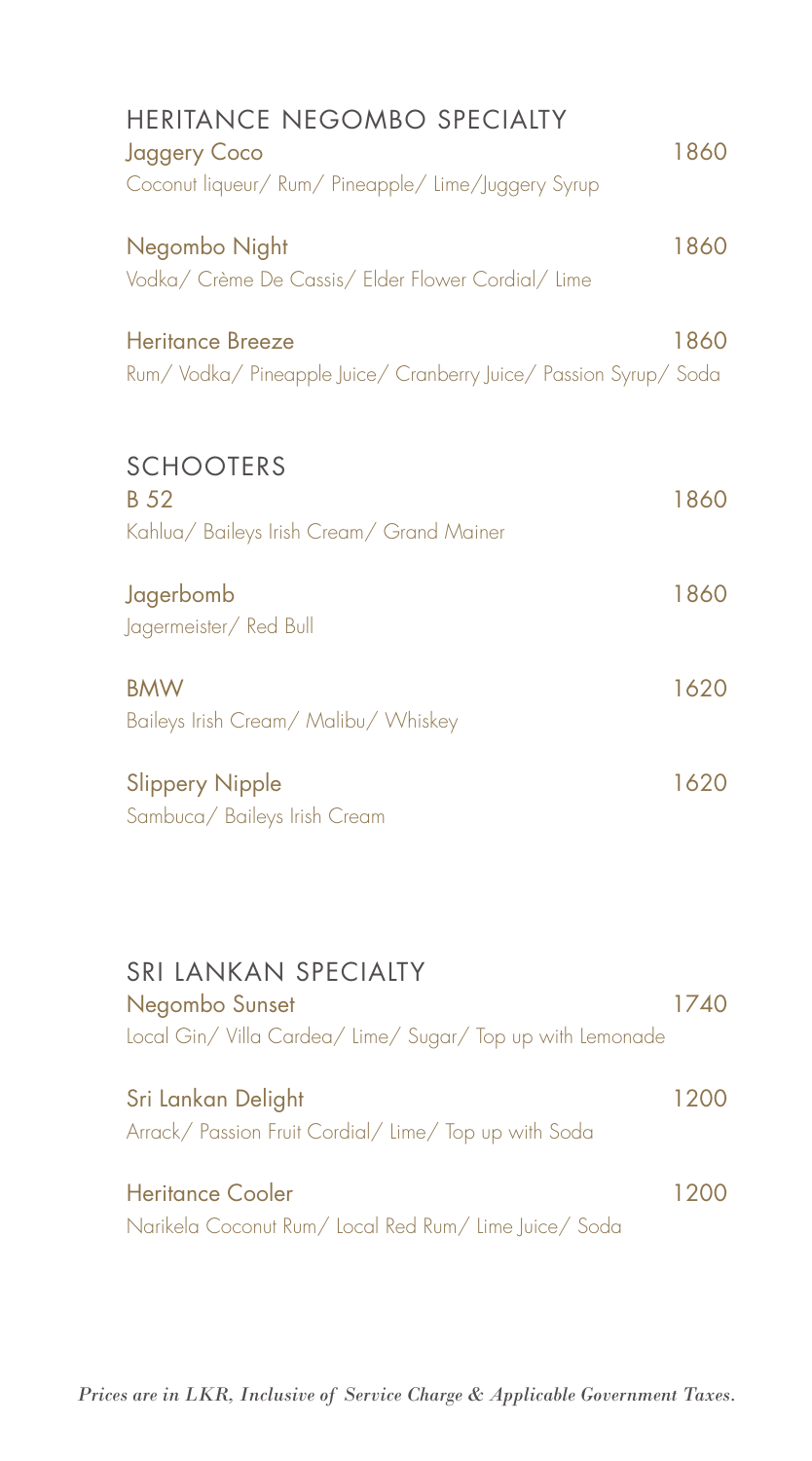| <b>SOFT DRINKS</b>                            |     |
|-----------------------------------------------|-----|
| <b>Diet Coke</b>                              | 580 |
| Coca Cola                                     | 320 |
| Fanta                                         | 320 |
| Sprite                                        | 320 |
| Tonic                                         | 320 |
| Soda                                          | 320 |
| Ginger Ale                                    | 320 |
| <b>Ginger Beer</b>                            | 320 |
| <b>FRESH JUICES</b>                           |     |
| Carrot                                        | 960 |
| Carrot & Orange                               | 960 |
| Orange                                        | 960 |
| Mango (Seasonal)                              | 960 |
| Avocado (Seasonal)                            | 960 |
| Pineapple                                     | 840 |
| <b>Water Melon</b>                            | 840 |
| Papaya                                        | 840 |
| Cucumber                                      | 840 |
| Lime Juice/ Soda                              | 840 |
| <b>Mixed Fruit Juice</b>                      | 840 |
| <b>King Coconut</b>                           | 420 |
| <b>CHILLED JUICE</b>                          |     |
| Cranberry                                     | 780 |
| Tomato                                        | 720 |
| Apple                                         | 720 |
| <b>ENERGY DRINKS</b>                          |     |
| <b>Red Bull</b>                               | 900 |
| <b>OTHER BEVERAGES</b>                        |     |
| <b>Milk Shake</b>                             | 780 |
| Vanilla/ Chocolate/ Strawberry/ Mango/ Banana |     |
| Sweet or Salt Lassi                           | 720 |
| MINERAL WATER - DOMESTIC                      |     |
| Large, 1500ML                                 | 540 |
| Small, 500ML                                  | 240 |